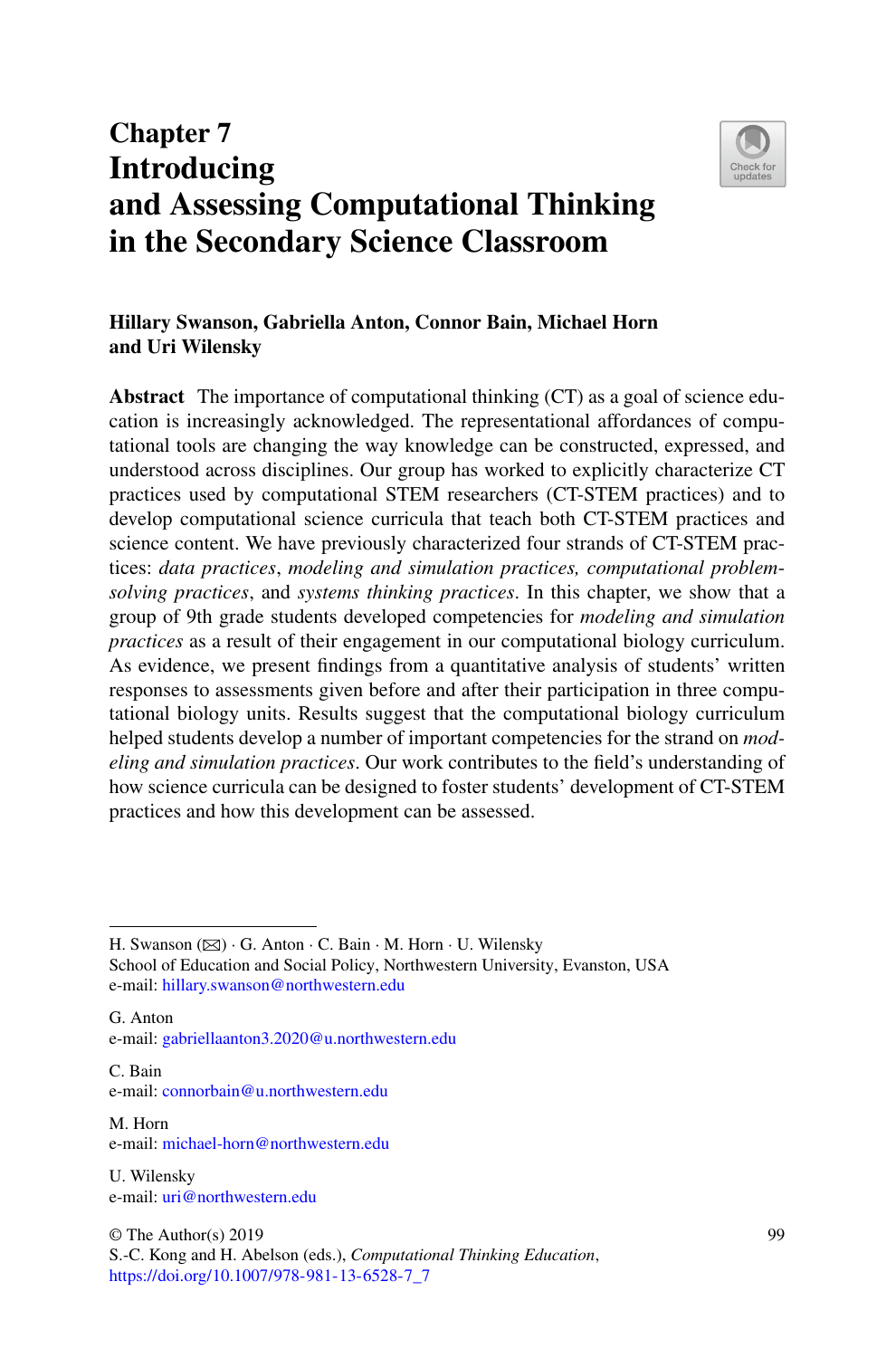# **7.1 Introduction**

The importance of computational thinking (CT) as a goal of science education is increasingly acknowledged (Quinn, Schweingruber, & Keller, [2012;](#page-17-0) Wilensky, Brady, & Horn, [2014\)](#page-17-1). Teaching CT in the context of science not only presents students with a more authentic image of science as it is practiced today, it also increases access to powerful modes of thinking and marketable skills for many careers (Levy & Murnane, [2004\)](#page-16-0). It is estimated that by 2020, one out of every two STEM jobs will be in computing (Kaczmarczyk & Dopplick, [2014\)](#page-16-1). However, students from groups that have been historically underrepresented in STEM fields (such as women and racial minorities) are less likely to enroll in computer science (CS) classes (Margolis, [2008;](#page-16-2) Margolis & Fisher, [2003\)](#page-16-3) and thus are not engaging in CT practices through traditional channels. Our goal is to improve access for all students, especially those underrepresented in CS, by embedding CT practices in subjects such as biology, chemistry, and physics, which all secondary students are expected to take.

We believe that developing CT practices in the context of science subjects is a productive endeavor. Our group has worked to explicitly characterize key activities relevant to particular CT-STEM practices as specific learning objectives and used these to guide our development of science curricula and assessments. In this paper, we show that a group of 9th grade students (ages 14–15 years) developed competencies for *modeling and simulation practices* as a result of their engagement in our computational biology curriculum.

### **7.2 Theoretical Orientation**

Our perspective on computational thinking is motivated by Wilensky and Papert's [\(2010\)](#page-18-0) restructuration theory, which demonstrates that the representational form in which knowledge is encoded significantly influences how it may be understood and learned. Restructuration theory builds on a history of psychological and historical research that has argued that representational forms shape human knowledge and understanding, both at the individual and societal level (e.g., Goody, [1977;](#page-16-4) Papert, [1980;](#page-17-2) Olson, [1994;](#page-16-5) diSessa, [2001\)](#page-16-6). In light of this theory, it is clear that the representational affordances of computational tools are changing the way knowledge can be constructed, expressed, and understood across disciplines.

Building on this perspective, our group has worked to characterize the nature of computational thinking practices in the STEM disciplines. On the basis of interviews with computational STEM researchers, we developed an operational definition of CT-STEM as a set of practices and organized these as a taxonomy (Weintrop et al., [2016\)](#page-17-3). The taxonomy categorizes CT-STEM practices in terms of four major strands: *data practices*, *modeling and simulation practices*, *computational problem*-*solving*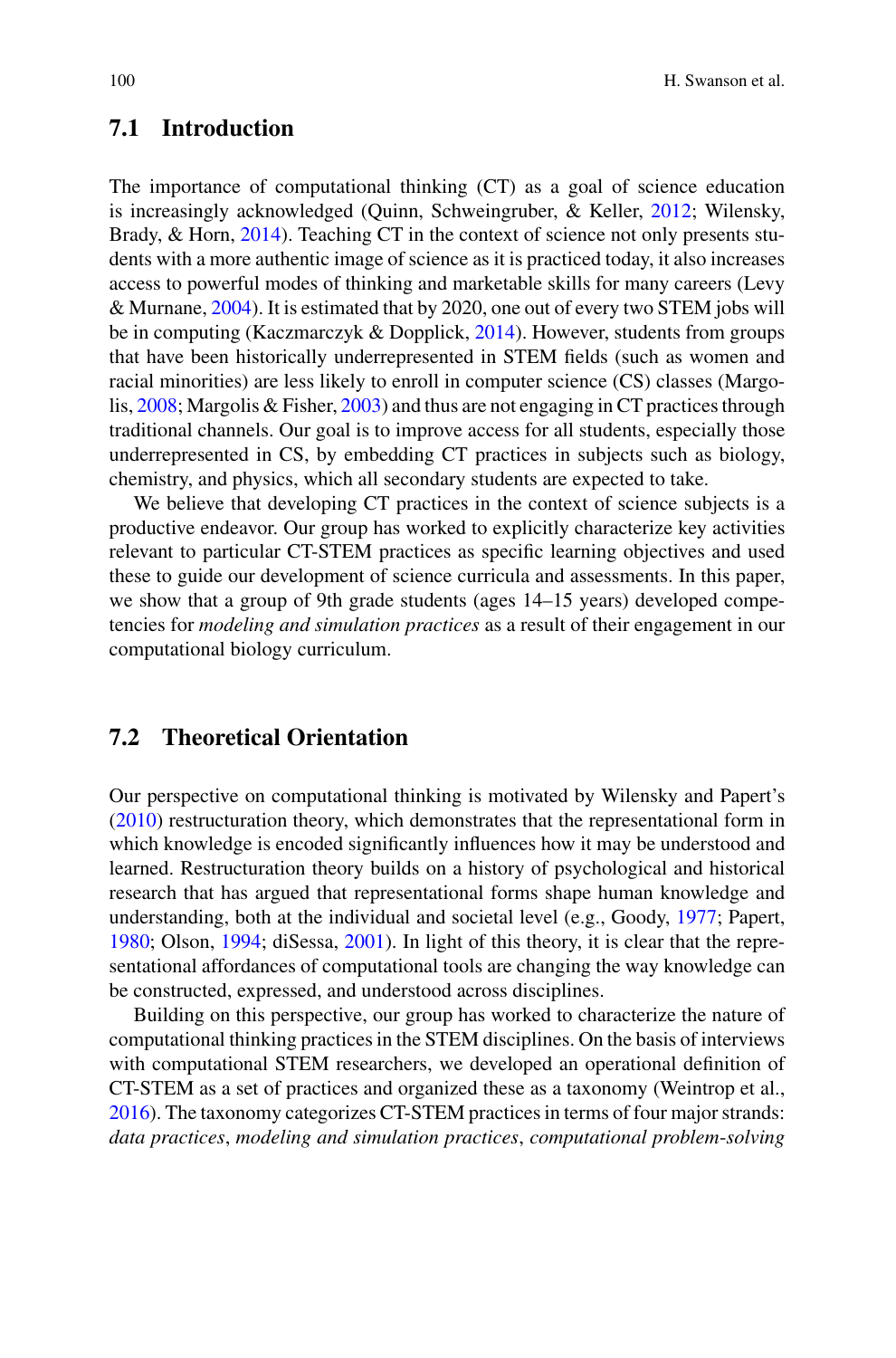*practices*, and *systems thinking practices*. Figure [7.1](#page-2-0) depicts the practices within each of these four strands.

Though they are not unique to STEM, these CT practices are common to the STEM disciplines. In this way, they differ from the domain-general CT practices characterized by Wing [\(2006\)](#page-18-1) (e.g., *using computer science concepts to solve problems and design systems*), the National Research Council [\(2010\)](#page-16-7) (e.g., *heuristic reasoning, search strategies, and problem abstraction* and *decomposition*), and Brennan and Resnick [\(2012\)](#page-16-8) (e.g., *being incremental and iterative*, *testing and debugging*, *reusing and remixing*, and *abstracting and modularizing*). We identified key activities relevant to each of the CT-STEM practices in our taxonomy and proposed those as learning objectives. We have used these learning objectives to guide our development of curricula and assessments that foster and evaluate students' development of computational thinking practices in STEM subjects at the secondary level.

In the study described herein, we analyze student gains in the *modeling and simulation practices* strand of the taxonomy. We build on work we have done using agent-based modeling in science classrooms (Blikstein & Wilensky, [2009;](#page-16-9) Sengupta & Wilensky, [2009;](#page-17-4) Horn & Wilensky, [2012;](#page-16-10) Horn, Brady, Hjorth, Wagh, & Wilensky, [2014;](#page-16-11) Levy & Wilensky, [2009;](#page-16-12) Wilensky, [2003;](#page-17-5) Wilensky & Reisman, [2006\)](#page-18-2). In future work, we plan to analyze each of the four strands and gains in summative assessments of CT-STEM practices.



<span id="page-2-0"></span>**Fig. 7.1** Computational thinking in STEM taxonomy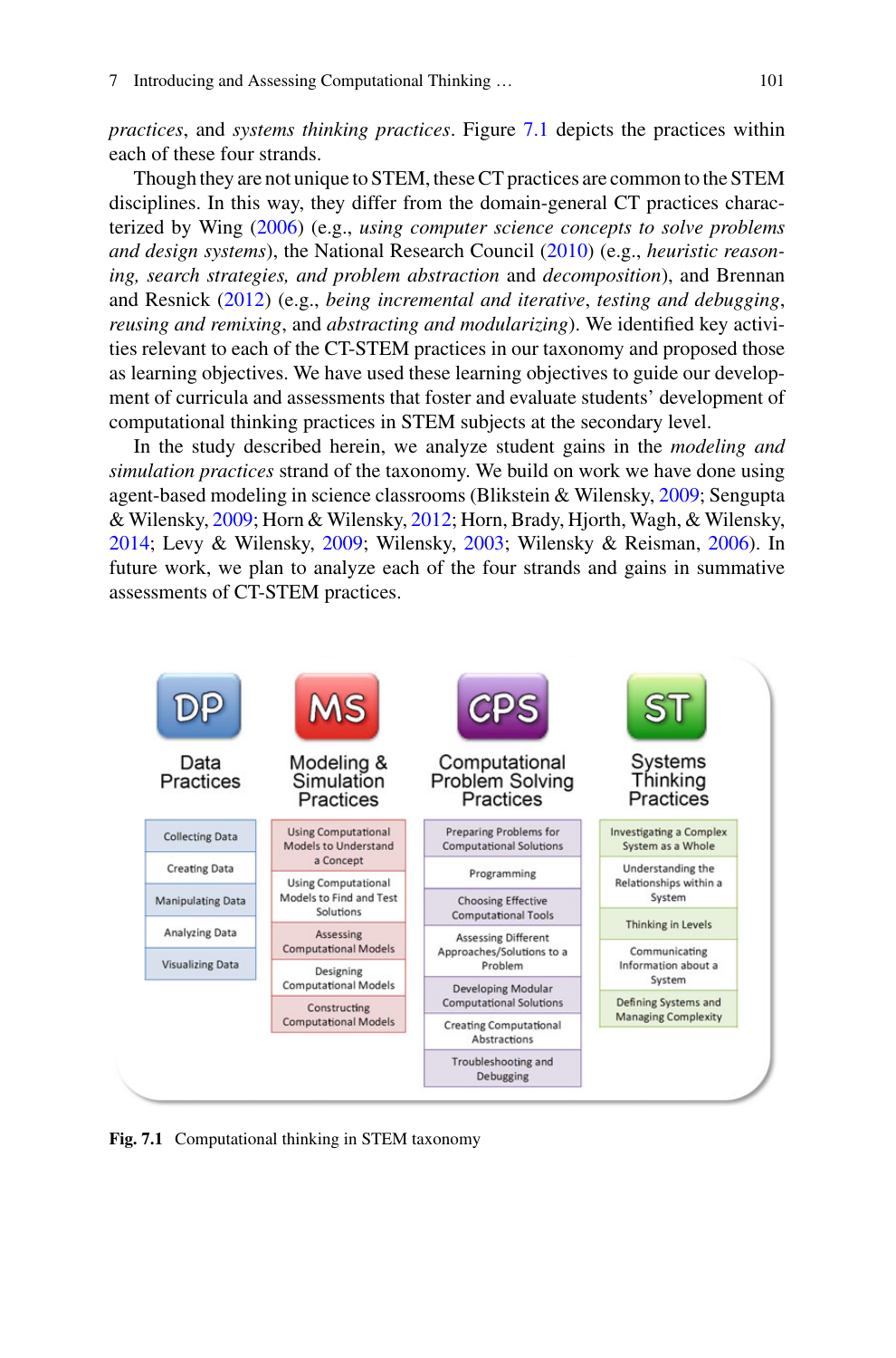# **7.3 Method**

We show that a group of 9th grade students developed competencies for *modeling and simulation practices* as a result of their engagement in our computational biology curriculum. As evidence, we present findings from a quantitative analysis of 133 9th grade students' written responses to assessments given before and after their participation in three computational biology units.

# *7.3.1 Study Design*

The data in this study come from the fourth iteration of a design-based research cycle (Collins, Joseph, & Bielaczyc, [2004\)](#page-16-13). The implementation spanned the 2015–2016 school year and was tested in three 9th grade biology classrooms at a partner secondary school in a Midwestern city in the United States. Students were given a CT-STEM practices pre-test (Weintrop et al., [2014\)](#page-17-6) at the beginning of the school year and a CT-STEM practices post-test at the end of the school year. Over the year they participated in three CT-STEM biology units; each unit approximately four days long.We investigated the role of the CT-STEM science units in students' development of competencies for *modeling and simulation practices* by looking for statistically significant gains in student scores for particular items from pre- to post-test.

# *7.3.2 Participants*

We partnered with a public secondary school (serving grades  $7-12$ ) in an economically depressed neighborhood in a large city in the Midwestern region of the United States. The school was selected for its diversity and for the willingness of its teachers to participate in our study. The size of the school was typical for an urban public secondary school, with approximately twelve hundred students enrolled (71.1% Black/African American, 24.5% Hispanic/Latino, 1.6% Asian, 0.3% American Indian, 0.2% Pacific Islander, 0.9% Bi-Racial, 1.4% White), with 62% from low income households. The school is characterized as selective-enrollment, meaning that the student population is academically advanced and highly motivated. We addressed our research questions by analyzing a selection of the pre- and post-test responses given by participating 9th grade biology students. A total of 133 of these students, distributed across three biology teachers, took both tests. Due to time constraints, a number of these students did not complete the entire assessment. Ten students did not complete the assessment item measuring our first learning objective and 24 did not complete the assessment item measuring our second learning objective; these students' responses were therefore removed from the analyzed datasets.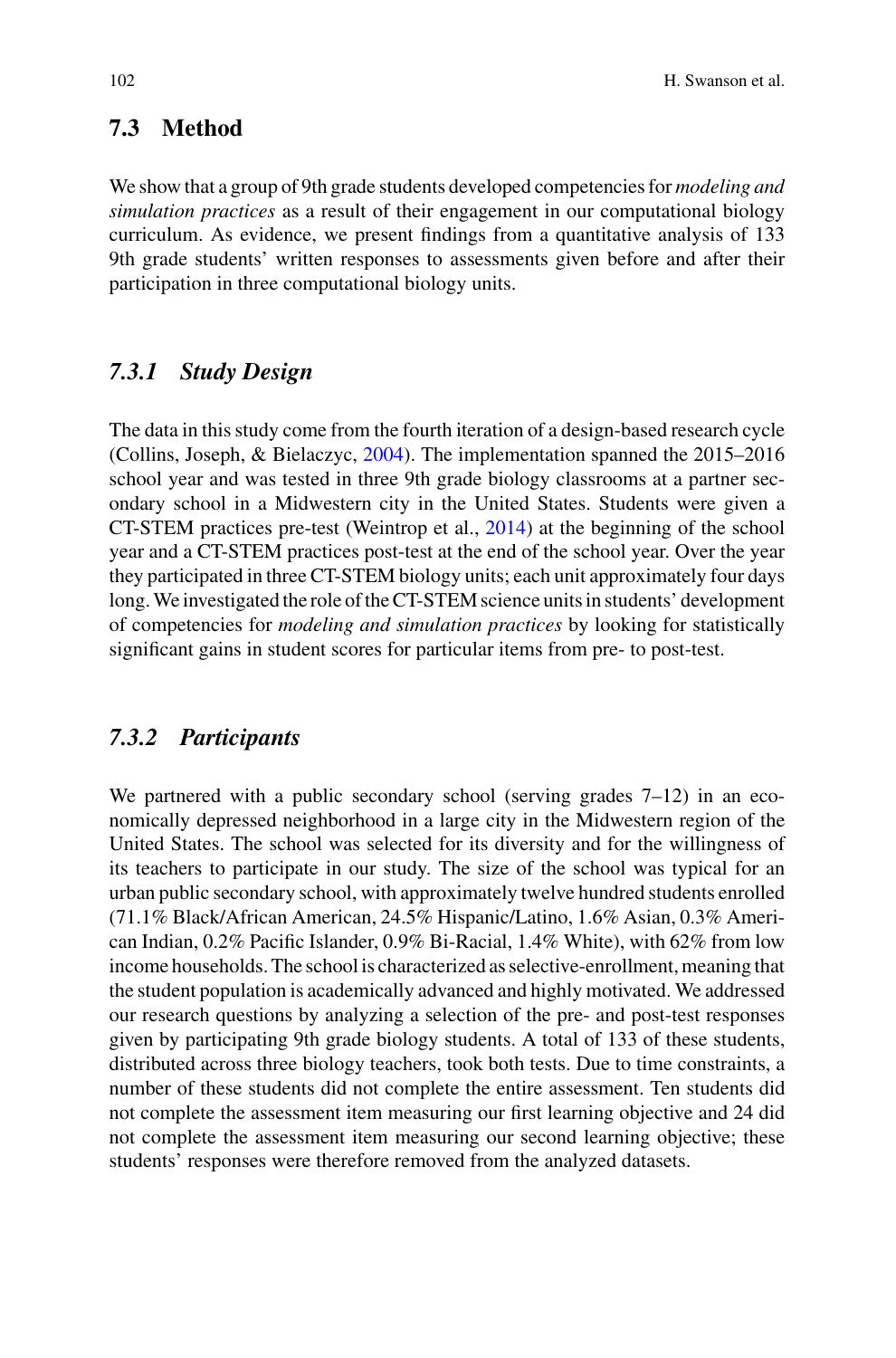# *7.3.3 CT-STEM Units*

The students participated in three computationally-enriched biology units over the course of the school year. Each unit took approximately four class periods and emphasized the exploration and manipulation of computational models of scientific phenomena or concepts. The first unit was on predator-prey dynamics and ecosystem stability. For this unit, students explored population dynamics in a simulation of an ecosystem consisting of three organisms (grass, sheep, and wolves) (Wilensky, [1997b\)](#page-17-7). Students investigated the population-level effects of parameters for individual organisms (e.g., reproduction rate) by running the simulation with different values for each organism. Through their exploration, the students learned about the complex population dynamics that emerge from the interactions between individual organisms. The second unit was on HIV. For this unit, students explored a model that simulated the diffusion of the infectious disease through a population (Wilensky, [1997c\)](#page-17-8). Students investigated the effects of parameters for individual interactions (such as the probability of individuals to form a couple and the probability of the disease to transfer between partners) on the rate of the spread of the disease. The third unit was on genetics. For this unit students explored a model that allowed them to change mating rules in a population of fish. Students investigated how changing parameters such as life span and mating choice could bring about changes in the overall allele frequencies in the population (Novak & Wilensky, [2011\)](#page-16-14).

All units were meant to help students develop expertise regarding learning objectives related to *modeling and simulation practices* by engaging with science content through the exploration of NetLogo (Wilensky, [1999\)](#page-17-9) simulations. NetLogo simulations were chosen because the agent-based modeling environments make complex systems phenomena (such as those featured in the biology units) more intuitively accessible (Wilensky, [2001\)](#page-17-10). Additionally, the NetLogo user interface makes transparent the relationship between a model's code and the phenomenon it simulates. This makes NetLogo a powerful tool for scaffolding students' transition from consumers to designers and builders of computational models.

# *7.3.4 Data Collection*

The pre- and post-test were each given during one 50-min class period at the beginning and end of the school year. Students took the tests individually on school laptops in their biology classrooms. The pre- and post-tests were not designed to evaluate students' science content knowledge. Rather, they were meant to evaluate their development of competencies relevant to CT-STEM practices. In this chapter, we present results concerned with two particular learning objectives within our *modeling and simulation practices* strand.

The first learning objective focuses on an activity relevant to the CT-STEM practice *using computational models to understand a concept* and states that a student should be able to "explore a model by changing parameters in the interface or code."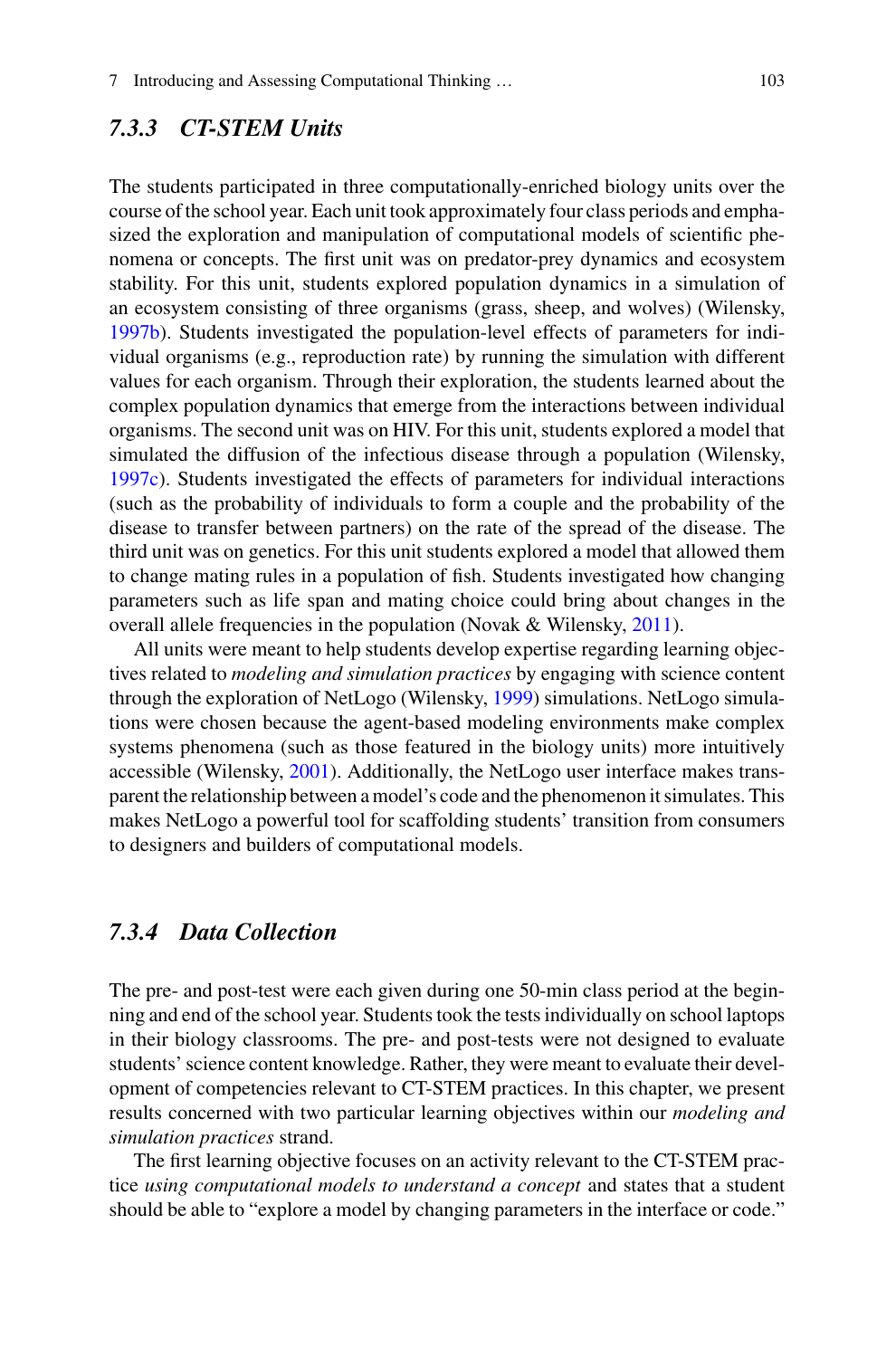This is a very basic activity but it plays an important role in students' (and scientists') abilities to learn about the relationship between particular parameters and system behavior at the macro-level.

The second learning objective focuses on an activity relevant to the CT-STEM practice *assessing computational models* and states that a student should be able to "identify the simplifications made by a model." This activity is important to students' epistemological development, as it relates to their understanding of a computational model as a tool that is both powerful and limited with regards to the construction of new knowledge.

Both pre- and post-tests required students to interact with computational simulations which they were given basic instructions on how to operate. For the pre-test, students interacted with a simulation (shown in Fig. [7.2\)](#page-5-0) that modeled climate change and showed the relationship between temperature and amount of  $CO<sub>2</sub>$  in the atmosphere (Tinker & Wilensky, [2007\)](#page-17-11). For the post-test, students explored a simulation (shown in Fig. [7.3\)](#page-6-0) that modeled the relationship between the pressure of a gas, its



<span id="page-5-0"></span>**Fig. 7.2** Screenshot of pre-test simulation that models the relationship between temperature and atmospheric CO<sub>2</sub> levels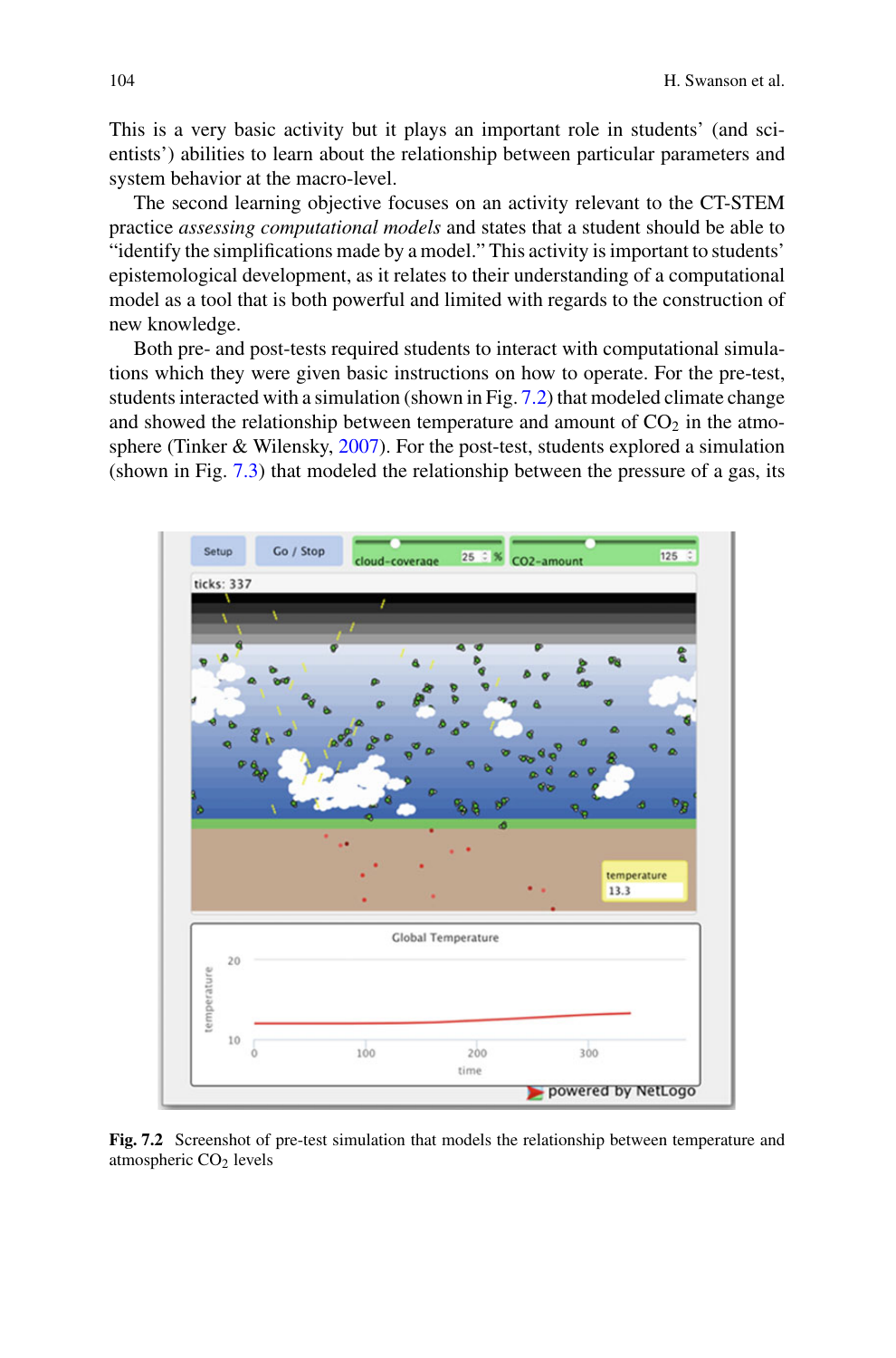

<span id="page-6-0"></span>**Fig. 7.3** Screenshot of post-test simulation that models the relationship between the pressure of a gas, its volume, and the number of particles

volume, and the number of particles in a sealed environment (Wilensky, [1997a,](#page-17-12) [2003;](#page-17-5) Wilensky, Novak, & Levy, [2005\)](#page-17-13).

To assess students' abilities to *explore a model by changing parameters in the interface or code*, we analyzed their responses to test items (quoted below) that asked them to attend to the relationships between adjustable parameters and systemlevel characteristics. To assess students' abilities to *identify simplifications made by a model*, we analyzed their responses to test items (quoted below) that asked them for the ways in which the simulations differed from the real-world. These assessment items were selected to investigate students' development with respect to the same learning objectives across two very different computationally modeled phenomena.

### *7.3.5 Analytic Approach*

We used a combined top-down (learning objective driven) and bottom-up (data driven) approach to create rubrics for characterizing students' competencies with respect to each learning objective and evaluating their responses to pre- and post-test questions. Two researchers then analyzed students' responses to the two assessment items for both pre-and post-tests. They coded responses (identifying the compe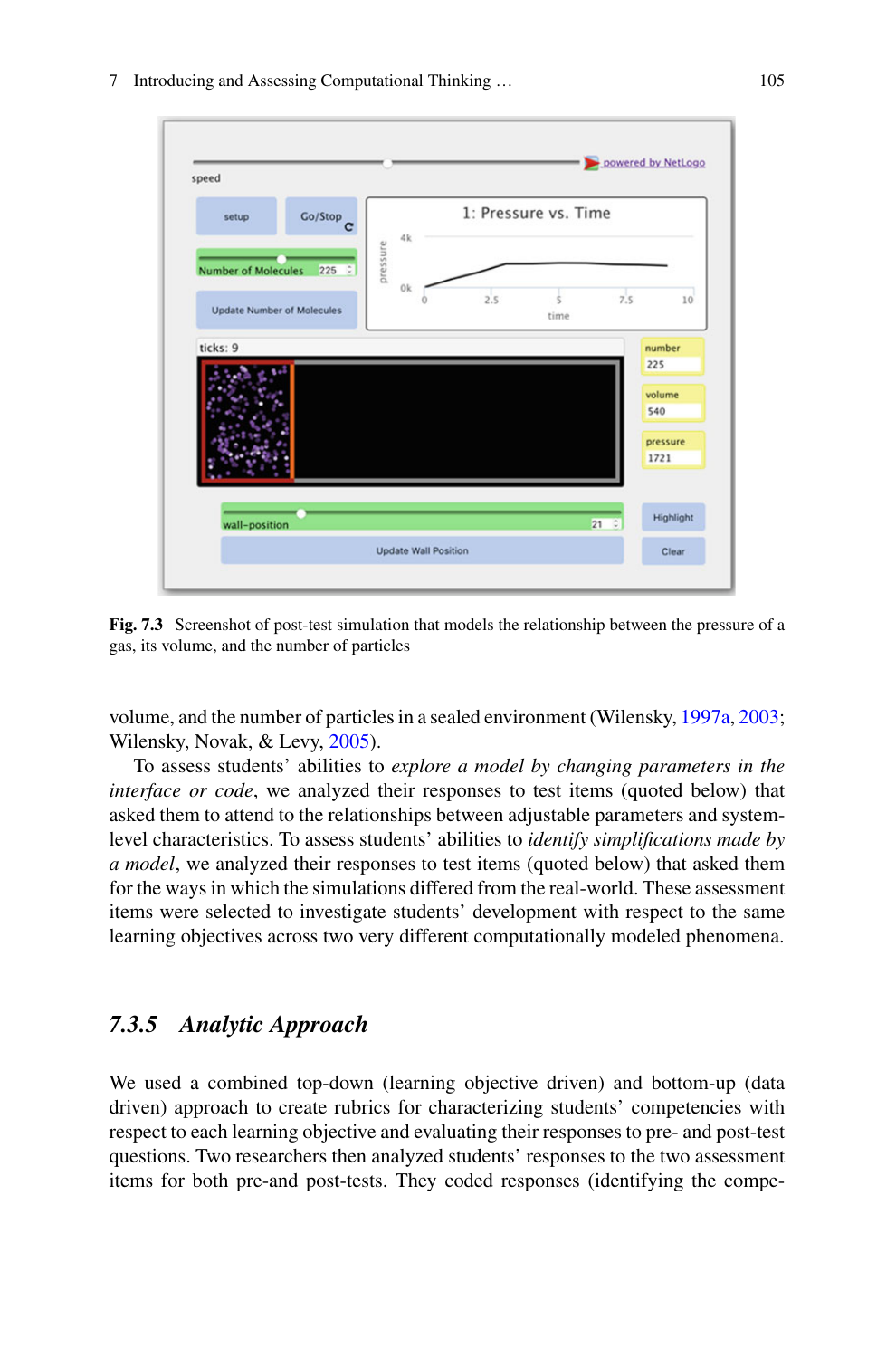tencies outlined in the rubrics) and then scored them. The researchers' inter-rater reliability for the pre-test was 97% for the item measuring the first learning objective and 90% for the item measuring the second learning objective. Inter-rater reliabilities for the post-test items were 95% and 80% respectively.

### **7.3.5.1 Learning Objective 1: Explore a Model by Changing Parameters**

For the pre-test, students were asked to *explore a model* by changing its parameters in the context of the greenhouse gas simulation. In particular, they responded to the prompt: "Set cloud coverage to 0%. Take some time to experiment with different settings for the ' $CO<sub>2</sub>$ -amount' slider. What happens to the temperature if you increase the amount of the CO<sub>2</sub> in the model?" For the post-test, students were asked to *explore the model* in the context of the gas-law simulation. In particular, they responded to the question: "What values for container size and number of particles will result in the lowest pressure in the container? What steps did you take to come up with these values?" It is important to note that while both items are concerned with students' abilities to learn about a parameter's influence on a system's behavior, they are inversely structured. While the pre-test item instructs students to change a parameter and report its effect on the system, the post-test item instructs students to change parameters until they achieve a specified system behavior. We argue that while they are different, both items are concerned with the causal relationship between parameter values and system-level behavior and are therefore comparable assessments of students' abilities to *explore a model by changing parameters in the interface or code*.

We examined students' pre- and post-test responses, sorting responses into categories based on similarities that were relevant to the learning objective. Three categories emerged that were representative of response types across both pre- and post-test. These are *comparing across trials, attending to explanatory factors*, and *attending to parameter*-*system relationships*. We identified these as three competencies relevant *to exploring a model by changing parameters in the interface or code*. These competencies are outlined, described, and illustrated with examples from the data in Table [7.1.](#page-8-0)

We scored students' responses by awarding one point for each competence demonstrated in their response and taking the sum of these points. This resulted in scores ranging from 0 to 3. We characterize the distribution of competencies (demonstrated in both pre- and post-test) in our findings section.

### **7.3.5.2 Learning Objective 2: Identify Simplifications Made by a Model**

As part of the pre-test, students were asked to identify the simplifications made by the greenhouse simulation. As part of the post-test, they were asked to identify the simplifications made by the gas-law simulation. For both tests, they responded to the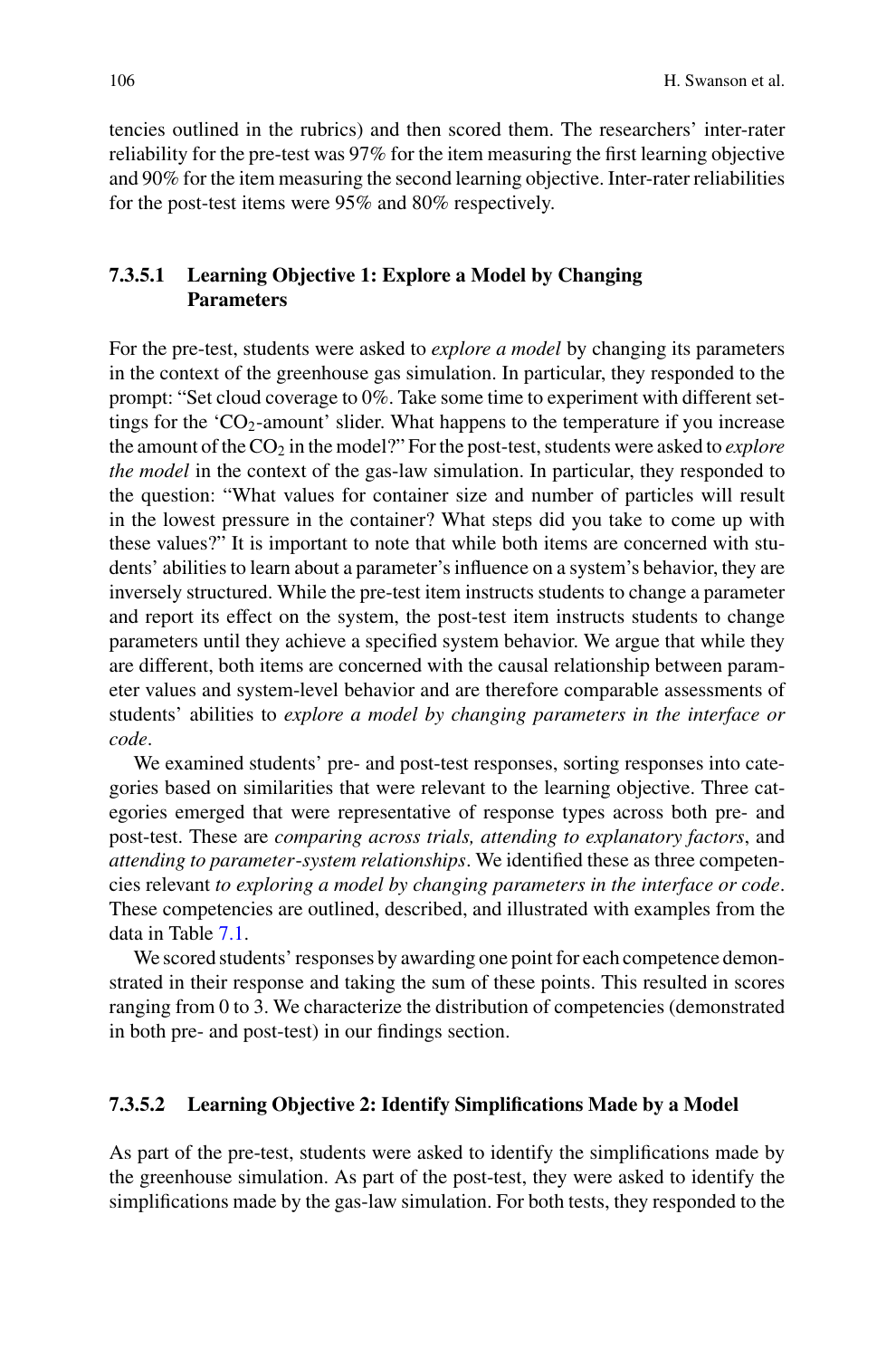<span id="page-8-0"></span>**Table 7.1** Pre- and post-test rubric for analyzing students' responses and characterizing the competencies they drew upon when *exploring a model by changing parameters in the interface or code*

### *Comparing across trials*

Response compares data across multiple simulation trials. When exploring a model to learn more about the dynamics of, or test a hypothesis regarding, a complex system, it is important to observe more than one simulation run. This is because complex systems are inherently random and the results of changing a parameter vary over different simulation trials. A pattern of cause-effect relationships will hover around an average tendency, but this average tendency may not be exactly embodied in one (or several) simulation trials. So, if a student only runs one trial, they may have a misguided impression of a pattern in system behavior. It is also a good idea to run multiple trials in order to systematically compare the effects of different parameter values on system behavior.

| Pre-test  | "When I increase the amount of $CO2$ the earth heats up much faster than it would<br>if the setting was lower."                                                                                                         |
|-----------|-------------------------------------------------------------------------------------------------------------------------------------------------------------------------------------------------------------------------|
| Post-test | "To come up with these values I first tried putting the number of particles and the<br>container size at its max. After that, I tried the number of particles at its minimum<br>and the container size at its maximum." |

#### *Attending to explanatory factors*

Response provides some explanation for the relationship between system parameters and macro-level patterns. Explanations such as this convey the students' reasoning and suggest that they are not only attending to cause and effect, but that they are going one step further and trying to make sense of the relationship between cause and effect—a fundamental activity of science.

| Pre-test  | "The carbon dioxide blocks the IR from reaching the sky but doesn't stop the<br>sunlight from reaching the ground the higher you increase the Carbon Dioxide." |
|-----------|----------------------------------------------------------------------------------------------------------------------------------------------------------------|
| Post-test | "A bigger area and less particles shouldn't produce a large amount of pressure<br>since it's a lot of space for the particles."                                |

*Attending to parameter*-*system relationships*

Response describes relationship between system parameters and macro-level patterns. It is important to attend to outcomes of the simulation when tinkering with or testing parameters, in order to notice relationships between cause and effect. Simple qualitative characterizations of the relationships within a system are a foundation for constructing more detailed or mathematical relationships. A simple qualitative understanding of a cause-effect relationship can be a powerful tool for reasoning about system dynamics and for conveying the big ideas about the relationships within a system to others. In the scientific world, these "others" might be collaborators or members of the scientific community at-large.

| Pre-test  | "The temperature increases."                                                             |
|-----------|------------------------------------------------------------------------------------------|
| Post-test | "I slid the wall-position to its maximum and the number of particles to its<br>minimum." |

question: "All computational simulations are only approximations of reality. What are some of the simplifications of this simulation that make it different from the real world?"

We examined students' pre- and post-test responses, sorting responses into categories based on similarities that were relevant to the learning objective we were analyzing. Five categories emerged that were representative of response types across both pre- and post-test. These are *attending to general issues, attending to rep-*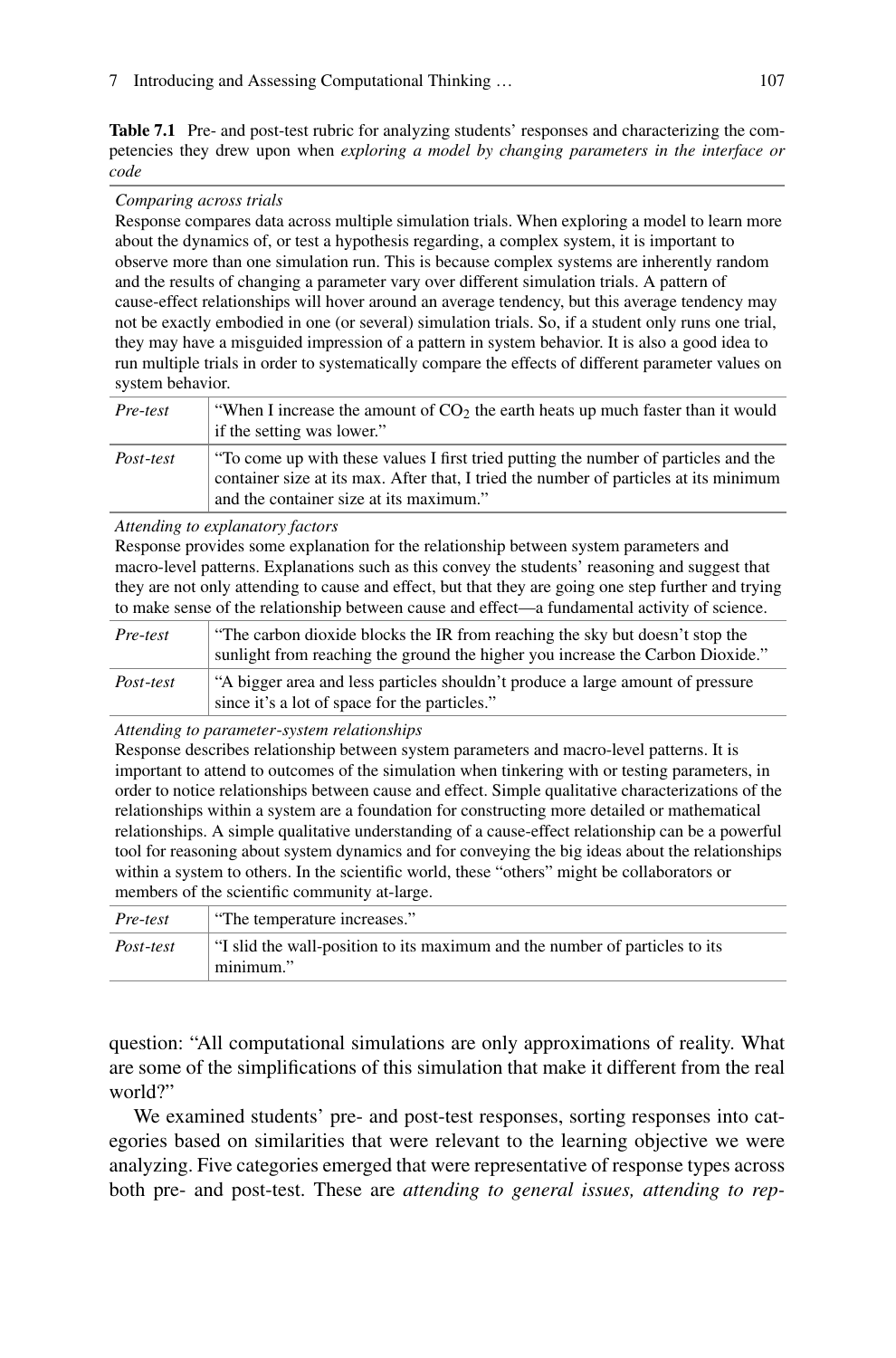*resentational issues, attending to issues of controllability, attending to issues of completeness, and attending to procedural limitations*. We identified these as five competencies relevant to *identifying simplifications made by a model*. These competencies are arranged in order of increasing sophistication, described and illustrated with examples from the data in Table [7.2.](#page-9-0)

General comments about accuracy and representational limitations seemed to be the easiest to make with attention to mere surface-features. Responses that identified these simplifications were therefore awarded the lowest score (one point). The completeness of the model and control given to its various parameters seemed to require more careful consideration of the interface and comparison with the real-world. Responses were therefore awarded a slightly higher score (two points) for identi-

<span id="page-9-0"></span>**Table 7.2** Pre- and post-test rubric for analyzing students' responses and characterizing the competencies they drew upon when *identifying simplifications made by a model*

*Attending to general issues*—*score: 1*

Response refers to general, rather than specific, inaccuracies or missing factors. This suggests that students understand that the model is not an accurate depiction of reality, however they have not done the cognitive work of identifying a particular limitation.

| Pre-test  | "In reality, other factors could come into play rather than just $CO2$ and clouds."       |
|-----------|-------------------------------------------------------------------------------------------|
| Post-test | "Inaccuracy in particles and wall position can make it different from the real<br>world." |

*Attending to representational issues*—*score: 1*

Response refers to representational limitations of the model. This suggests that students understand that the model is not an accurate depiction of reality. This is not a "meaningful" limitation compared to other limitations that students mentioned, as the simplification does not influence the interactions between the elements of the model and therefore does not influence the outcome of any given simulation trial.

| Pre-test  | "Obviously, sunlight is not a bunch of little sticks raining down." |
|-----------|---------------------------------------------------------------------|
| Post-test | "It's not actually life size."                                      |

*Attending to issues of controllability*—*score: 2*

Response refers to the existence of control over factors in the model that one does not have control over in real life. This suggests that students understand the model is different from reality because it allows certain conditions to be tested by being varied, which is impossible to do in reality.

| Pre-test  | "Because you can control how much $CO2$ and cloud coverage there is."                            |
|-----------|--------------------------------------------------------------------------------------------------|
| Post-test | "In real life, you cannot add or subtract molecules nor can you adjust the wall<br>positioning." |

*Attending to issues of completeness*—*score: 2*

Response refers to specific elements or factors that are missing from, or extraneous to, the model. These students recognize that a model is an approximation of reality. They have compared it with the real world and identified factors that are found in the real world but missing from the model. It is probable they believe these factors are somehow important to the model and would change the outcome of a simulation trial. Limitations such as these are important for scientists to identify, because they help them interpret their results and recognize their limitations.

(continued)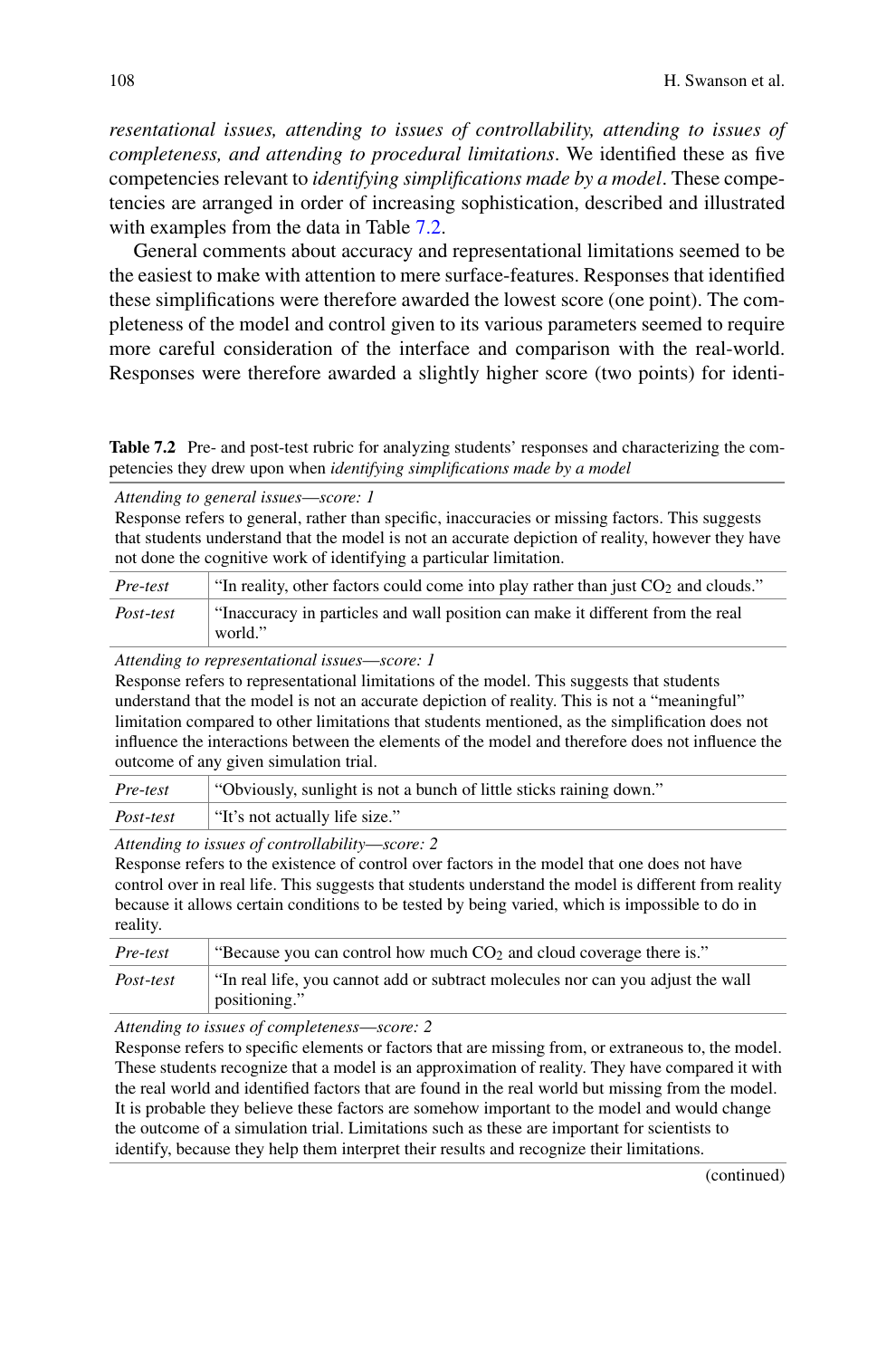| Pre-test  | "There are humans on earth and humans also can add to the amount of heat."                   |
|-----------|----------------------------------------------------------------------------------------------|
| Post-test | "The real world, does not have this many boundaries and an infinite number of<br>particles." |

**Table 7.2** (continued)

*Attending to procedural limitations*—*score: 3*

Response refers to interactions, behaviors, or relationships within the model that differ from real life. Limitations such as this are extremely important for scientists to recognize, as they are related to how successful the model is at approximating reality. Procedural limitations of the model influence the outcome of a simulation run in an important way: if the simulation does not reproduce patterns found in real-world data, something about the encoded theoretical model is *wrong* and needs to be revised.

| Pre-test  | "CO <sub>2</sub> might not speed up that much when it absorbs IR light."                          |
|-----------|---------------------------------------------------------------------------------------------------|
| Post-test | "Particles don't travel in and out of the room in this simulation, when in real life<br>they do." |

fying these simplifications. Finally, comments about the procedural correctness of behavior and interactions within the model required students to run the model and track cause and effect relationships between elements at the micro-level and compare this with scientific laws or theories. Responses were therefore awarded the highest score (three points) for these simplifications. Responses that were not coded for any of the three competencies were given a score of zero. For our statistical analysis, we counted the point-value of the highest competence demonstrated in a student's response. Scores ranged from 0 to 3. We characterize the distribution of competencies (demonstrated in both pre- and post-test) in our findings section.

# **7.4 Findings**

To test whether the computational biology units played a role in developing competencies for *modeling and simulation practices*, pre- and post-test scores for the two items were compared using a Wilcoxon signed-rank test and competence frequencies were compared using McNemar's tests. We report the results of our analysis below.

# *7.4.1 Learning Objective 1: Explore a Model by Changing Parameters*

The class average for the pre-test item measuring students' ability to *explore a model by changing parameters in the interface or code* was a score of 1.24. The average for the post-test item was a score of 1.46. The *p*-value obtained using a paired Wilcoxon signed-rank test (with continuity correction) was  $0.01389$  (V = 1175.5). The difference in student scores is therefore statistically significant at the 5% level,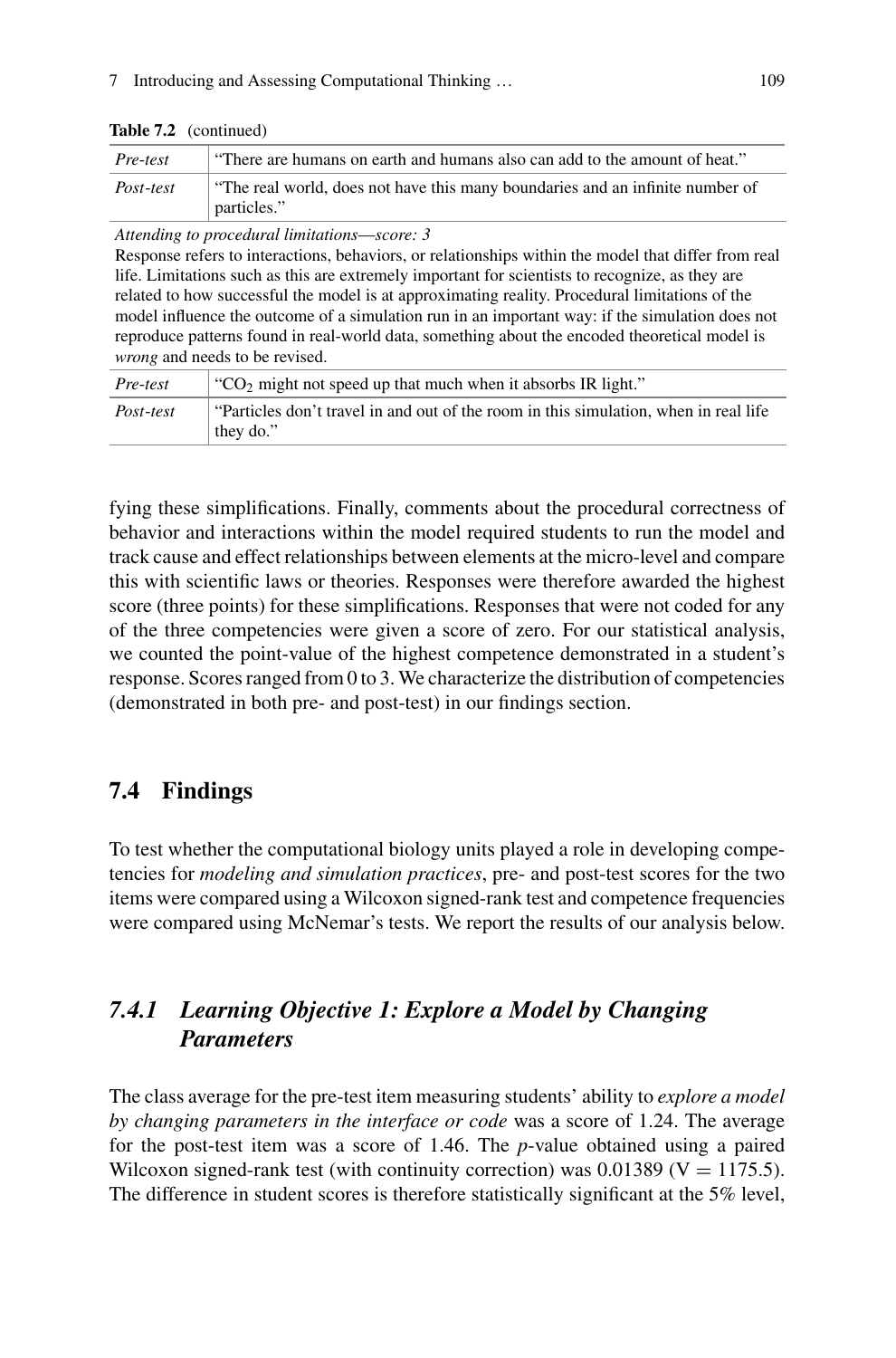

Explore a Model by Changing Parameters

<span id="page-11-0"></span>Fig. 7.4 Frequencies of competencies demonstrated in students' responses to the pre- and post-test items assessing their mastery of learning objective 1

which supports the claim that engagement in our curriculum helped students improve with regards to this learning objective. To gain a more nuanced understanding of how students developed their abilities to *explore a model*, we compared the frequencies of competencies they demonstrated in pre- and post-test responses. The bar chart (Fig. [7.4\)](#page-11-0) illustrates the number of students *comparing across trials*, *attending to explanatory factors*, and *attending to parameter*-*system relationships*, on both the pre- and post-test.

Notably, the frequencies increased from pre- to post-test for *comparing across trials* and *attending to explanatory factors*. Frequencies decreased for *attending to parameter*-*system relationships*. Below, we present results of statistical analyses that show whether these changes in frequency may have been the result of students' participation in our computational biology units.

### **7.4.1.1 Comparing Across Trials**

An increase in *comparing simulation results across multiple trials* suggests students have adopted a more systematic approach or learned the value of tinkering in exploration. An example of a student response that suggests a student is comparing simulation results across multiple trials is "When I increase the amount of  $CO<sub>2</sub>$  the earth heats up much faster than it would if the setting was lower." A McNemar's test on our counts (without continuity correction) results in a test statistic  $(\chi^2)$  of 4.2667 and a *p*-value of 0.03887, which is a significant effect. This is evidence that engagement in our computational biology curriculum improved students' abilities to *explore a model* by encouraging more students to compare results across multiple trials.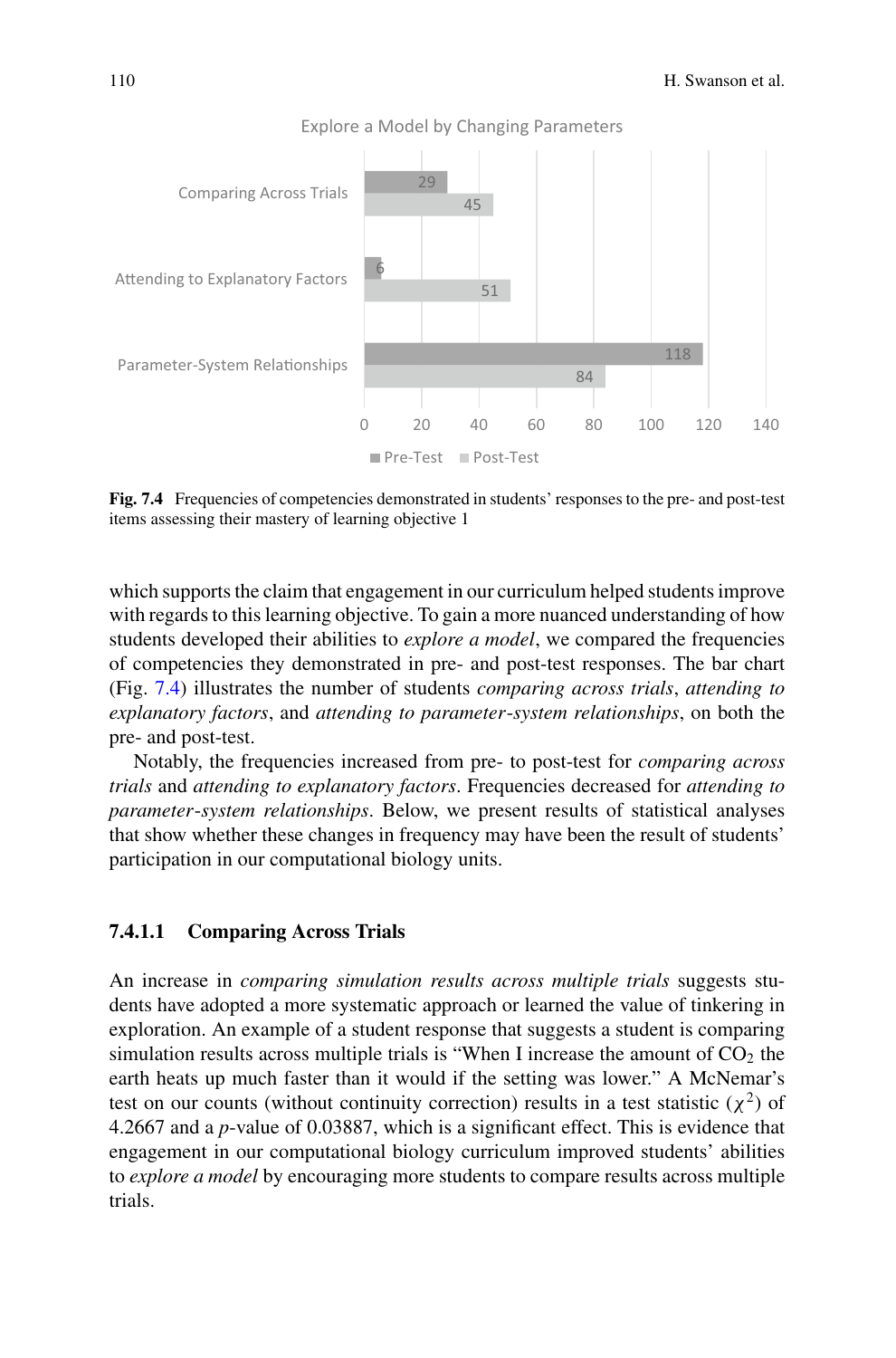### **7.4.1.2 Attending to Explanatory Factors**

An increase in *attending to explanatory factors* suggests more students are drawing inferences from the model visualization to understand the mechanisms that produce system behavior. An example of a student response that suggests a student is attending to explanatory factors is "The carbon dioxide blocks the IR from reaching the sky but doesn't stop the sunlight from reaching the ground the higher you increase the Carbon Dioxide." A McNemar's test (with continuity correction) results in a test statistic  $(\chi^2)$  of 37.961 and a *p*-value of less than 0.001, which is a significant effect. This is evidence that engagement in our computational biology curriculum improved students' abilities to *explore a model* by encouraging them to attend to explanatory factors.

### **7.4.1.3 Attending to Parameter-System Relationships**

A decrease in *attending to parameter*-*system relationships* suggests fewer students are articulating inferences from the model visualization about the macro-level relationships between parameter settings and system behavior. An example of a student response that suggests a student is attending to parameter-system relationships is "The temperature increases," when the student is asked to describe what happens to the environment as atmospheric  $CO<sub>2</sub>$  increases. A McNemar's test (without continuity correction) results in a test statistic  $(\chi^2)$  of 27.524 and a *p*-value of less than 0.001, which is a significant effect. This decrease may be the result of a difference in the form of pre- and post-test items. While the pre-test item asked students *only* what would happen to a macroscopic characteristic of the system as a parameter was varied, the post-test item asked students for *both* the parameter value that resulted in a particular system characteristic and the steps they took to find that value. It is possible that the additional question caused students to shift their attention away from answering the question focused on parameter-system relationships.

Our analysis of the pre/post changes in competence frequencies suggests that the students are improving with regard to purposeful exploration of the model by comparing more than one simulation trial and attending to explanatory factors. This suggests they began to look more closely at the model and to understand the interactions at the micro-level that explained the macro-level phenomenon.

# *7.4.2 Learning Objective 2: Identify Simplifications Made by a Model*

The class average for the pre-test item measuring students' ability to *identify simplifications made by a model* was a score of 1.39. Their average post-test score was 1.63. The *p*-value obtained using the Wilcoxon signed-rank test was  $0.02$  (V = 647.5). The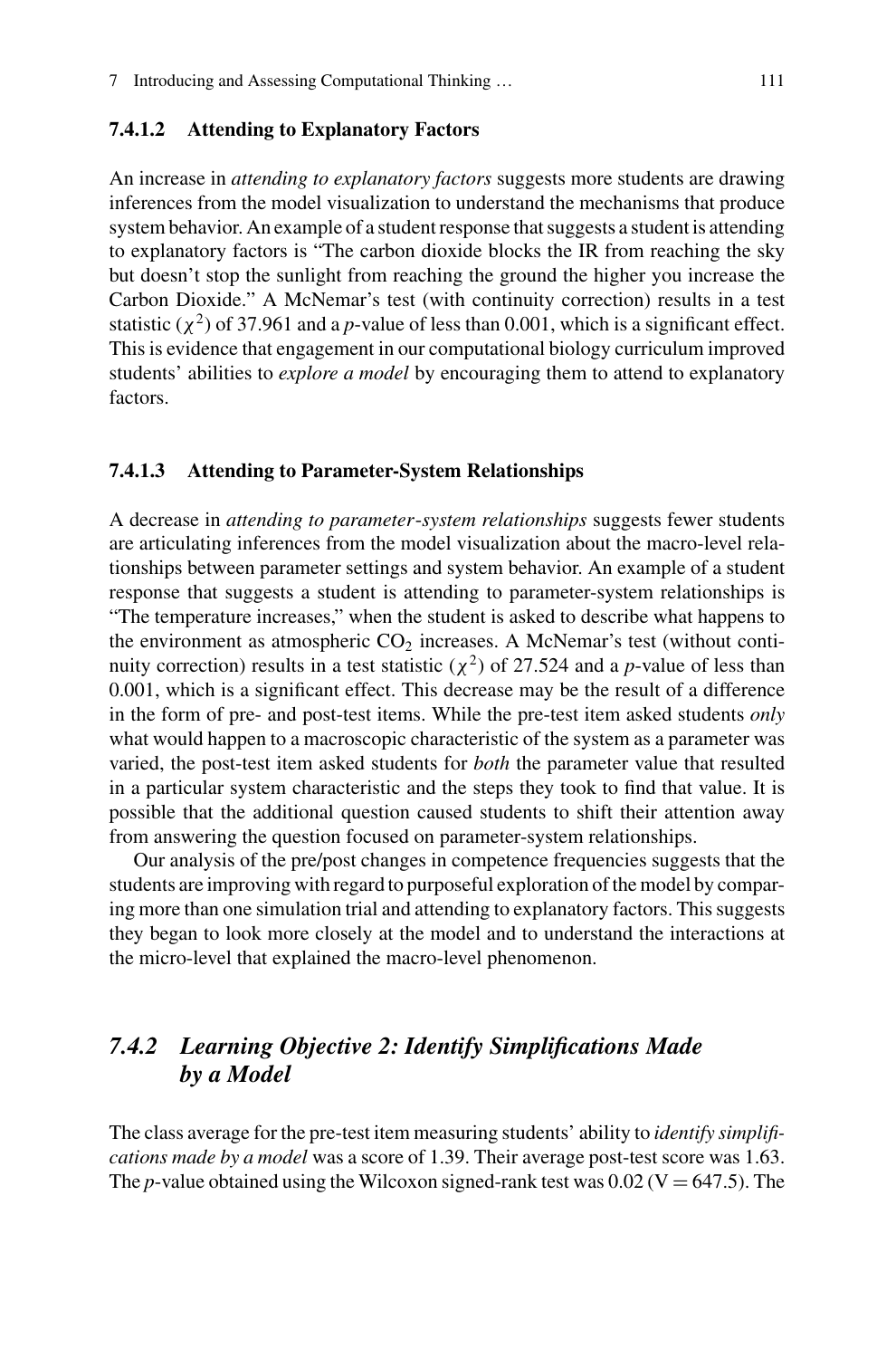

<span id="page-13-0"></span>Fig. 7.5 Frequencies of competencies demonstrated in students' responses to the pre- and post-test items assessing their mastery of learning objective 2

difference in student scores is therefore statistically significant (at the 5% significance level) and this supports our claim that engagement in our curriculum helped students improve with regards to this learning objective. To gain a more nuanced understanding of how students developed their abilities to *identify the simplifications made by a model*, we compared the frequencies of competencies they demonstrated in preand post-test responses. For ease of coding, we combined competencies of the same score. This is reflected in the bar chart (Fig. [7.5\)](#page-13-0), which illustrates the number of students noting *general or representational limitations*, *controllability or completeness limitations*, and *procedural limitations*, on both pre and post-test.

The frequency decreased from pre- to post-test for *attending to general or representational limitations* and increased from pre- to post-test for both *attending to limitations of controllability or completeness* and *attending to procedural limitations*. Below, we present results of statistical analyses that show whether these changes in frequency may have been the result of students' participation in our computational biology units.

### **7.4.2.1 Attending to General or Representational Issues**

A decrease in *attending to general or representational limitations* of the model suggests fewer students are distracted by surface-level limitations that are inconsequential to the model's ability to simulate reality. An example of a student response that attends to general or representational limitations is "Obviously, sunlight is not a bunch of little sticks raining down." A McNemar's test (without continuity correction) results in a test statistic ( $\chi^2$ ) of 9 and a *p*-value of 0.0027, which is a significant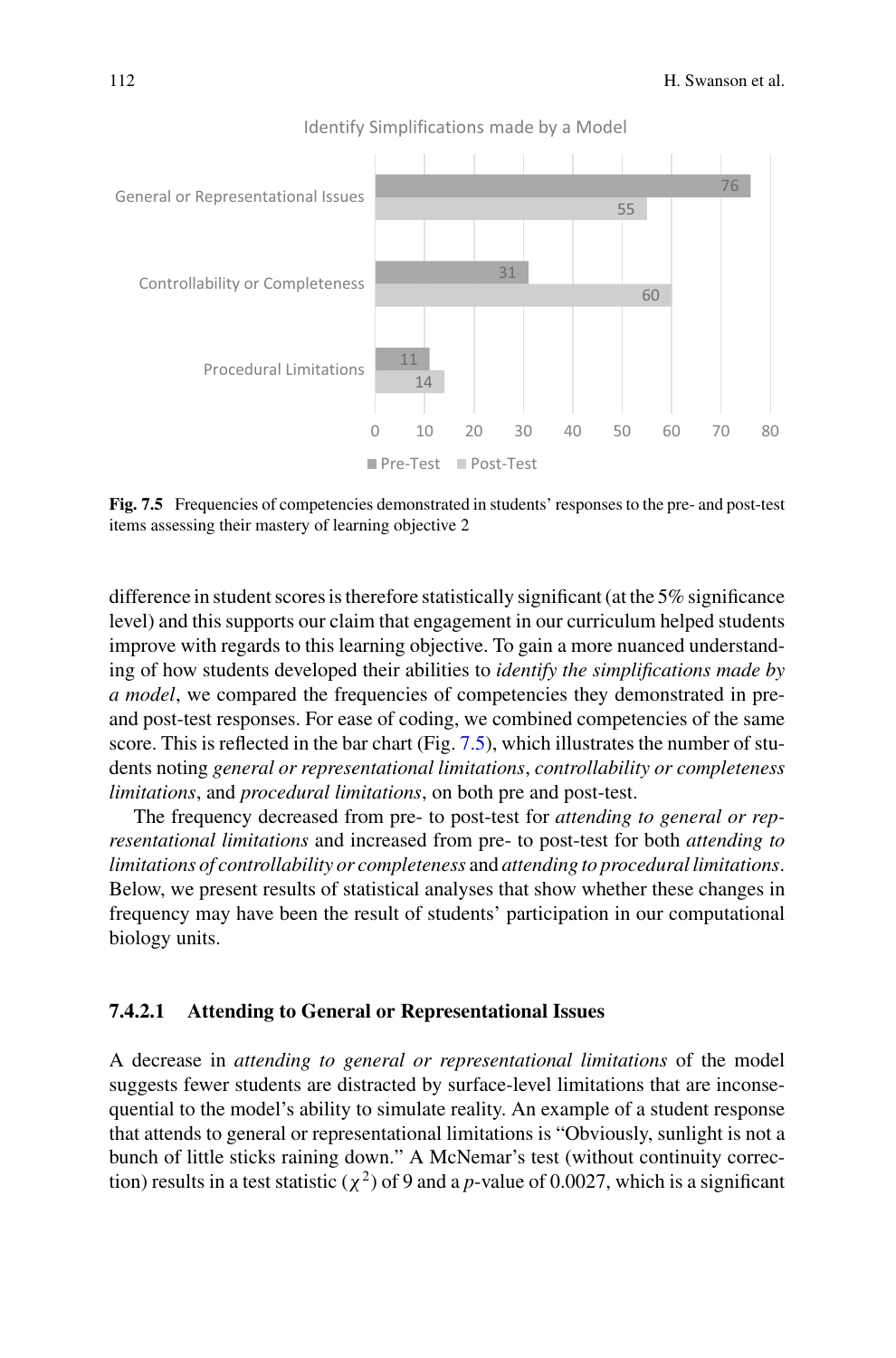effect. This is evidence that engagement in our computational biology curriculum improved students' abilities to *assess a model* by encouraging them to pay less attention to limitations with the model's surface features.

### **7.4.2.2 Attending to Limitations of Controllability or Completeness**

An increase in *attending to limitations of controllability or completeness* suggests students have begun to pay attention to limitations with elements of the model's deeper structure. An example of a student response that attends to limitations of controllability or completeness in a model is "In real life, you cannot add or subtract molecules nor can you adjust the wall positioning." A McNemar's test on our counts (without continuity correction) results in a test statistic ( $\chi^2$ ) of 15.868 and a *p*-value of less than 0.001, which is a significant effect. This is evidence that engagement in our computational biology curriculum improved students' abilities to *assess a model* by encouraging them to attend to deeper model limitations, such as controllability and completeness limitations.

### **7.4.2.3 Attending to Procedural Limitations**

An increase in *attending to procedural limitations* of the model suggests more students have begun to pay attention to elements of the model's deeper structure. An example of a student response that attends to procedural limitations is " $CO<sub>2</sub>$  might not speed up that much when it absorbs IR light." A McNemar's test (without continuity correction) results in a test statistic ( $\chi^2$ ) of 0.42857 and a *p*-value of 0.5127, which is not a significant effect. Though we do see an increase in the number of students enacting this practice, there is not enough evidence to say that engagement in our computational biology curriculum improved students' abilities to assess the procedural limitations of a computational model.

Our analysis of the pre/post changes in competence frequencies suggests that students developed expertise in *assessing a model* by shifting their attention from limitations with the surface features of the model to limitations with elements of its deeper structure. More specifically, students shifted from identifying general limitations or limitations with the visual representation to limitations with a model's controllability and completeness.

### **7.5 Discussion**

We have presented findings from a quantitative analysis of 133 9th grade students' written responses to assessments given before and after their participation in three computational biology units. Our results suggest that our curriculum helped students develop a number of important competencies for *exploring a model by changing*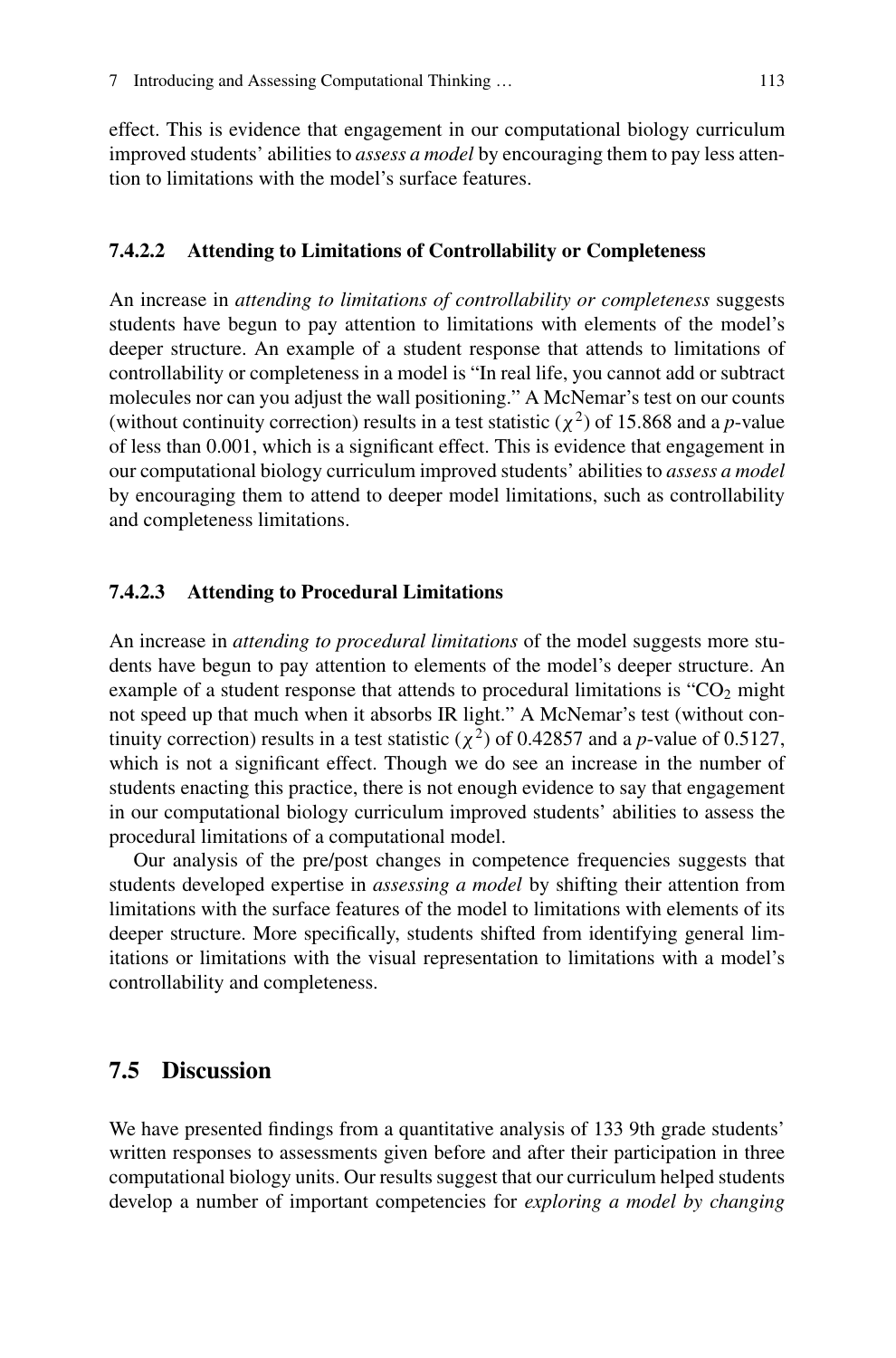*parameters in the interface or code*, such as *comparing simulation results across multiple trials* and moving beyond merely describing relationships between a parameter and system behavior, to *attending to explanatory factors*in the model. Our results also suggest that students developed important competencies for *identifying simplifications made by a model*, such as shifting attention from *general and representational limitations* with the model to deeper limitations such as *model completeness and controllability*. While our results are encouraging, we can't rule out the possibility that limitations of our experimental design (such as asymmetries between pre- and post-test items discussed earlier) may have influenced our findings.

Our work is concerned with characterizing students' engagement in computational thinking practices in their secondary science classrooms. It is therefore in conversation with scholarship on the nature of computational thinking and the nature of computational thinking in STEM. Previously, we created a taxonomy of computational thinking practices used by experts in computational STEM disciplines. The findings presented here provide insight into how students can develop expertise with respect to *modeling and simulation practices* by characterizing, at a fine grain-size, the competencies students draw upon when *exploring a model by changing its parameters in the interface or code* and *identifying simplifications made by a model*. Our research program continues to uncover the space of competencies relevant to CT-STEM practices representing all strands of our taxonomy and investigate how these competencies can be developed through engagement with our computationally-enriched science curriculum. In future work, we aim to connect our quantitative treatment with qualitative analysis of student utterances, NetLogo log files, and work.

While the units investigated by this study featured NetLogo, other CT-STEM units (which have been created as part of a larger curricular design effort) feature modeling environments such as Molecular Workbench (Concord Consortium, [2010\)](#page-16-15) and PhET (Perkins et al., [2006\)](#page-17-14). Other units introduce students to computational tools for data analysis and problem solving, such as CoDAP (Finzer, [2016\)](#page-16-16). Exposing students to a diverse range of computational tools is meant to help them develop a flexible set of CT-STEM practices.

In addition to understanding how our curriculum can support students' development of CT-STEM practices, our research aims to understand how engagement in these practices can support students' science content learning. Research already points to the productivity of computational tools for science learning (Guzdial, [1994;](#page-16-17) National Research Council, [2011;](#page-16-18) Redish & Wilson, [1993;](#page-17-15) Repenning, Webb, & Ioannidou, [2010;](#page-17-16) Sengupta, Kinnebrew, Basu, Biswas, & Clark, [2013;](#page-17-17) Sherin, [2001;](#page-17-18) Taub, Armoni, Bagno, & Ben-Ari, [2015;](#page-17-19) Wilensky & Reisman, [2006\)](#page-18-2). As described by restructuration theory, the representational form of knowledge influences how it can be understood. The advance of computational tools has afforded representations that have had profound influence on the way scientists understand phenomena. We argue that these same tools can also be employed in science learning to make complex content more accessible to students, while at the same time broadening engagement with computational thinking.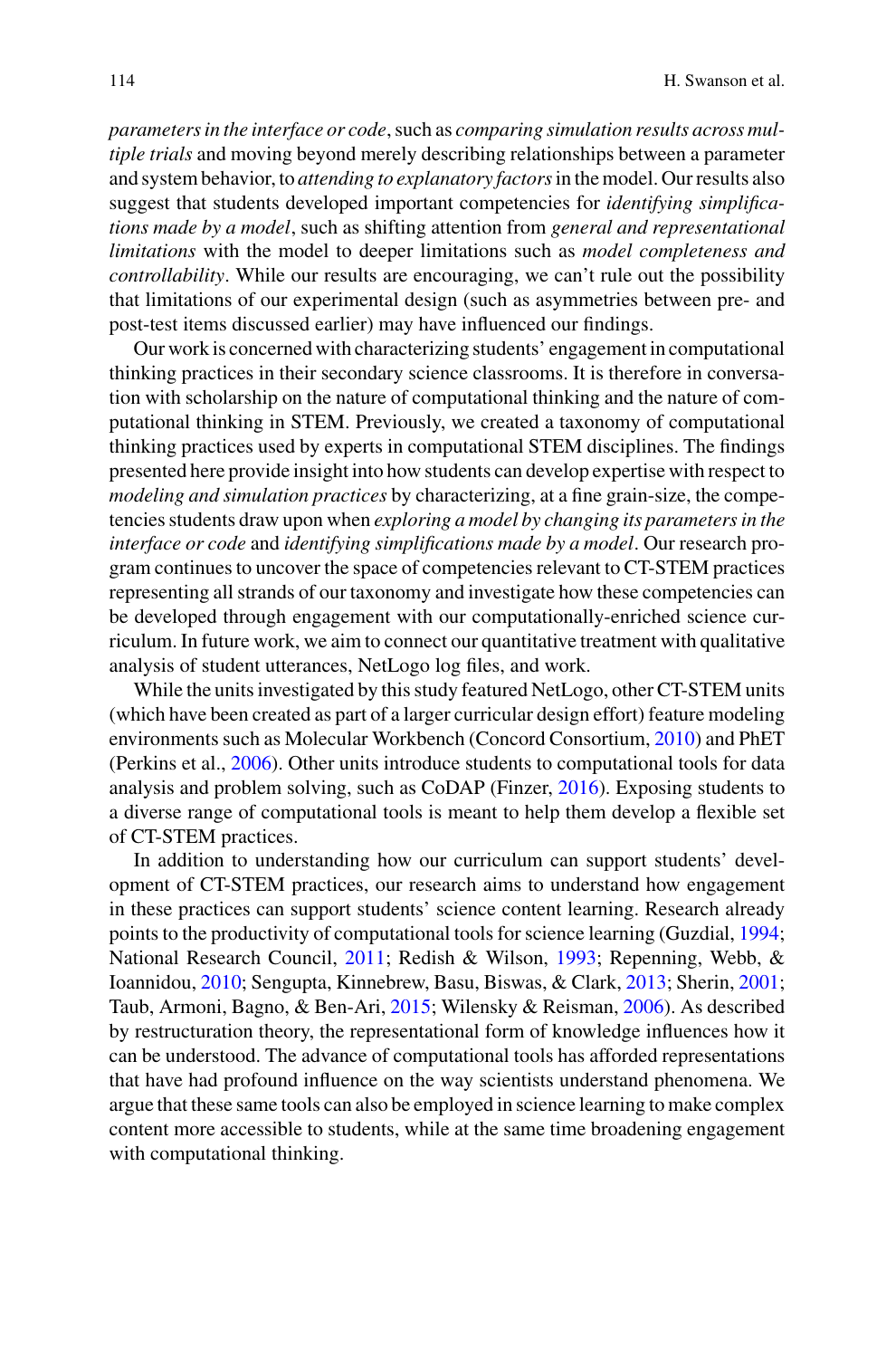**Acknowledgements** We acknowledge, with thanks, the permission of the International Conference on Computational Thinking Education 2017 (CTE 2017) to allow us to extend our previous work, "Swanson, H., Anton, G., Bain, C., Horn, M., & Wilensky, U. (2017). Computational Thinking in the Science Classroom. In S. C. Kong, J. Sheldon, & K. Y. Li (Eds.), *Conference Proceedings of International Conference on Computational Thinking Education 2017*. Hong Kong: The Education University of Hong Kong", in preparing this book chapter. This work was supported by the Spencer Foundation and the National Science Foundation (CNS-1138461, CNS 1441041, DRL-1640201).

### **References**

- <span id="page-16-9"></span>Blikstein, P., & Wilensky, U. (2009). An atom is known by the company it keeps: A constructionist learning environment for materials science using agent-based modeling. *International Journal of Computers for Mathematical Learning, 14*(2), 81–119.
- <span id="page-16-8"></span>Brennan, K., & Resnick, M. (2012, April). New frameworks for studying and assessing the development of computational thinking. In *Proceedings of the 2012 Annual Meeting of the American Educational Research Association, Vancouver, Canada* (pp. 1–25).
- <span id="page-16-13"></span>Collins, A., Joseph, D., & Bielaczyc, K. (2004). Design research: Theoretical and methodological issues. *Journal of the learning sciences, 13*(1), 15–42.
- <span id="page-16-15"></span>Concord Consortium. (2010). Molecular workbench. *Java simulations and modeling tools (2004–2013).*
- <span id="page-16-6"></span>diSessa, A. A. (2001). *Changing minds: Computers, learning, and literacy*. MIT Press.
- <span id="page-16-16"></span>Finzer, W. (2016). Common online data analysis platform (CODAP). Emeryville, CA: The Concord Consortium. [Online: concord. org/codap].
- <span id="page-16-4"></span>Goody, J. (1977). *The domestication of the savage mind*. New York: Cambridge University Press.
- <span id="page-16-17"></span>Guzdial, M. (1994). Software-realized scaffolding to facilitate programming for science learning. *Interactive Learning Environments, 4*(1), 001–044.
- <span id="page-16-10"></span>Horn, M. S., & Wilensky, U. (2012). NetTango: A mash-up of NetLogo and Tern. In *AERA 2012*.
- <span id="page-16-11"></span>Horn, M. S., Brady, C., Hjorth, A., Wagh, A., & Wilensky, U. (2014, June). Frog pond: A code-first learning environment on evolution and natural selection. In *Proceedings of the 2014 Conference on Interaction Design and Children* (pp. 357–360). ACM.
- <span id="page-16-1"></span>Kaczmarczyk, L., & Dopplick, R. (2014). *Rebooting the pathway to success: Preparing students for computing workforce needs in the United States*. Education Policy Committee, Association for Computing Machinery.
- <span id="page-16-0"></span>Levy, F., & Murnane, R. (2004). *The new division of labor: How computers are creating the new job market*. Princeton, NJ: Princeton University Press.
- <span id="page-16-12"></span>Levy, S. T., & Wilensky, U. (2009). Students' learning with the connected chemistry (CC1) curriculum: Navigating the complexities of the particulate world. *Journal of Science Education and Technology, 18*(3), 243–254.
- <span id="page-16-2"></span>Margolis, J. (2008). *Stuck in the shallow end: Education, race, and computing*. Cambridge: The MIT Press.
- <span id="page-16-3"></span>Margolis, J., & Fisher, A. (2003). *Unlocking the clubhouse: Women in computing*. Cambridge: The MIT Press.
- <span id="page-16-7"></span>National Research Council. (2010). *Report of a workshop on the scope and nature of computational thinking*. Washington, DC: The National Academies Press.
- <span id="page-16-18"></span>National Research Council. (2011). *Learning science through computer games and simulations*. Washington, DC: The National Academies Press.
- <span id="page-16-14"></span>Novak, M., & Wilensky, U. (2011). *NetLogo fish tank genetic drift model*. Northwestern University, Evanston, IL: Center for Connected Learning and Computer-Based Modeling.
- <span id="page-16-5"></span>Olson, D. R. (1994). *The world on paper*. New York: Cambridge University Press.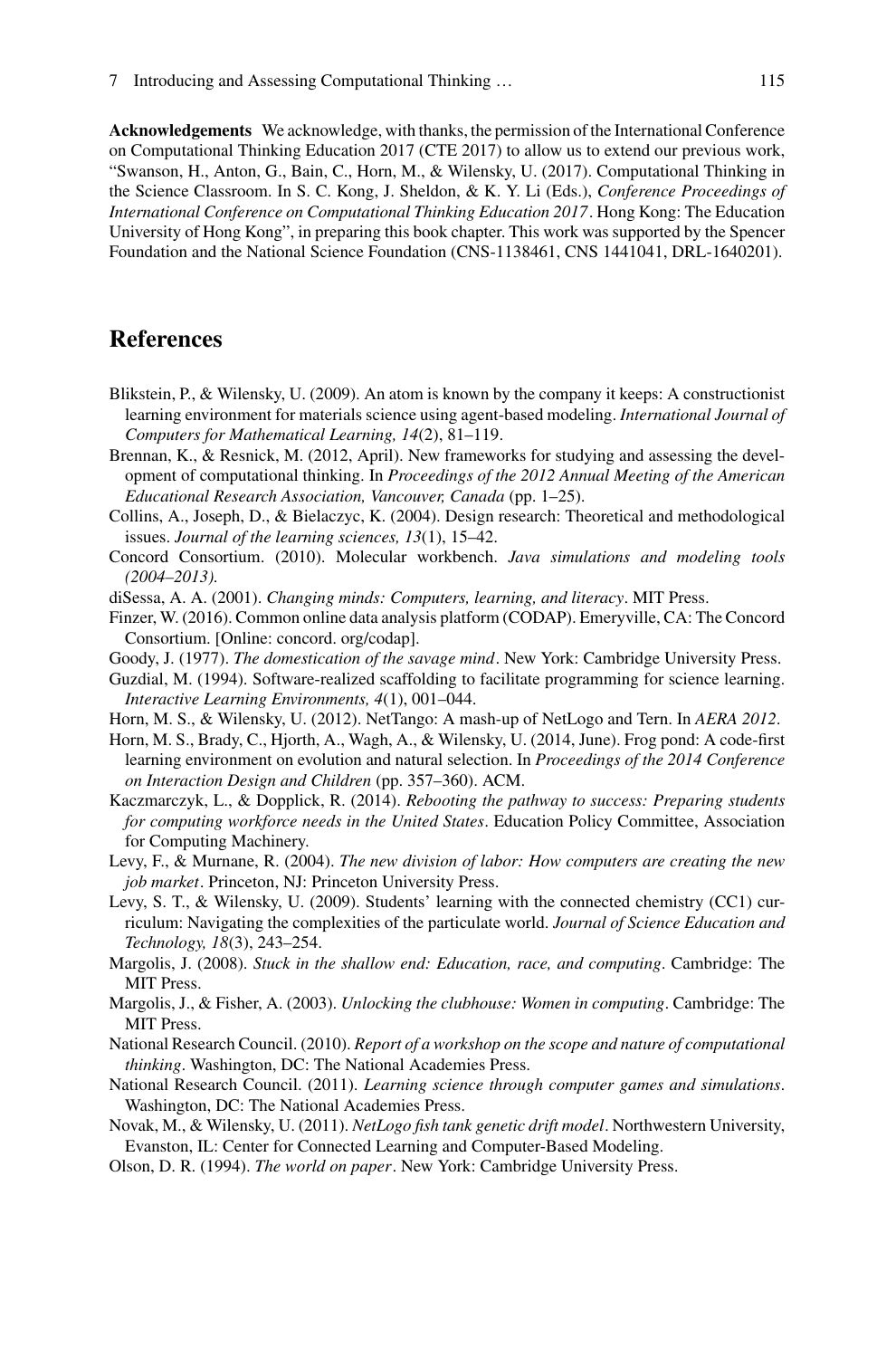- <span id="page-17-2"></span>Papert, S. (1980). *Mindstorms: Children, computers, and powerful ideas*. New York, NY: Basic Books Inc.
- <span id="page-17-14"></span>Perkins, K., Adams, W., Dubson, M., Finkelstein, N., Reid, S., Wieman, C., et al. (2006). PhET: Interactive simulations for teaching and learning physics. *The Physics Teacher, 44*(1), 18–23.
- <span id="page-17-0"></span>Quinn, H., Schweingruber, H., & Keller, T. (Eds.). (2012). *A framework for K-12 science education: Practices, crosscutting concepts, and core ideas*. National Academies Press.
- <span id="page-17-15"></span>Redish, E. F., & Wilson, J. M. (1993). Student programming in the introductory physics course: MUPPET. *American Journal of Physics, 61,* 222–232.
- <span id="page-17-16"></span>Repenning, A., Webb, D., & Ioannidou, A. (2010). Scalable game design and the development of a checklist for getting computational thinking into public schools. In *Proceedings of the 41st ACM Technical Symposium on Computer Science Education* (pp. 265–269).
- <span id="page-17-4"></span>Sengupta, P., & Wilensky, U. (2009). Learning electricity with NIELS: Thinking with electrons and thinking in levels. *International Journal of Computers for Mathematical Learning, 14*(1), 21–50.
- <span id="page-17-17"></span>Sengupta, P., Kinnebrew, J. S., Basu, S., Biswas, G., & Clark, D. (2013). Integrating computational thinking with K-12 science education using agent-based computation: A theoretical framework. *Education and Information Technologies, 18*(2), 351–380.
- <span id="page-17-18"></span>Sherin, B. L. (2001). A comparison of programming languages and algebraic notation as expressive languages for physics. *International Journal of Computers for Mathematical Learning, 6*(1), 1–61.
- <span id="page-17-19"></span>Taub, R., Armoni, M., Bagno, E., & Ben-Ari, M. (2015). The effect of computer science on physics learning in a computational science environment. *Computing Education, 87,* 10–23.
- <span id="page-17-11"></span>Tinker, R., & Wilensky, U. (2007). *NetLogo Climate Change model*. Northwestern University, Evanston, IL: Center for Connected Learning and Computer-Based Modeling.
- <span id="page-17-3"></span>Weintrop, D., Beheshti, E., Horn, M., Orton, K., Jona, K., Trouille, L., et al. (2016). Defining computational thinking for mathematics and science classrooms. *Journal of Science Education and Technology, 25*(1), 127–147.
- <span id="page-17-6"></span>Weintrop, D., Beheshti, E., Horn, M. S., Orton, K., Trouille, L., Jona, K., & Wilensky, U. (2014). Interactive assessment tools for computational thinking in high school STEM classrooms. In D. Reidsma, I. Choi, & R. Bargar (Eds.), *Proceedings of Intelligent Technologies for Interactive Entertainment: 6th International Conference, INTETAIN 2014, Chicago, IL, USA* (pp. 22–25). Springer International Publishing.
- <span id="page-17-12"></span>Wilensky, U. (1997a). *NetLogo GasLab gas in a box model*. Northwestern University, Evanston, [IL: Center for Connected Learning and Computer-Based Modeling.](http://ccl.northwestern.edu/netlogo/models/GasLabGasinaBox) http://ccl.northwestern.edu/ netlogo/models/GasLabGasinaBox.
- <span id="page-17-7"></span>Wilensky, U. (1997b). *NetLogo wolf sheep predation model*. Northwestern University, Evanston, [IL: Center for Connected Learning and Computer-Based Modeling.](http://ccl.northwestern.edu/netlogo/models/WolfSheepPredation) http://ccl.northwestern.edu/ netlogo/models/WolfSheepPredation.
- <span id="page-17-8"></span>Wilensky, U. (1997c).*NetLogo AIDS model*. Northwestern University, Evanston, IL: Center for Con[nected Learning and Computer-Based Modeling.](http://ccl.northwestern.edu/netlogo/models/AIDS) http://ccl.northwestern.edu/netlogo/models/ AIDS.
- <span id="page-17-9"></span>Wilensky, U. (1999). *NetLogo.* Northwestern University, Evanston, IL: Center for Connected Learning and Computer-Based Modeling. [http://ccl.northwestern.edu/netlogo/.](http://ccl.northwestern.edu/netlogo/)
- <span id="page-17-10"></span>Wilensky, U. (2001). Modeling nature's emergent patterns with multi-agent languages. In *Proceedings of EuroLogo* (pp. 1–6).
- <span id="page-17-5"></span>Wilensky, U. (2003). Statistical mechanics for secondary school: The GasLab multi-agent modeling toolkit. *International Journal of Computers for Mathematical Learning, 8*(1), 1–41.
- <span id="page-17-1"></span>Wilensky, U., Brady, C. E., & Horn, M. S. (2014). Fostering computational literacy in science classrooms. *Communications of the ACM, 57*(8), 24–28.
- <span id="page-17-13"></span>Wilensky, U., Novak, M., & Levy S. T. (2005). *NetLogo connected chemistry 6 volume and pressure model*. Northwestern University, Evanston, IL: Center for Connected Learning and Computer-Based Modeling.